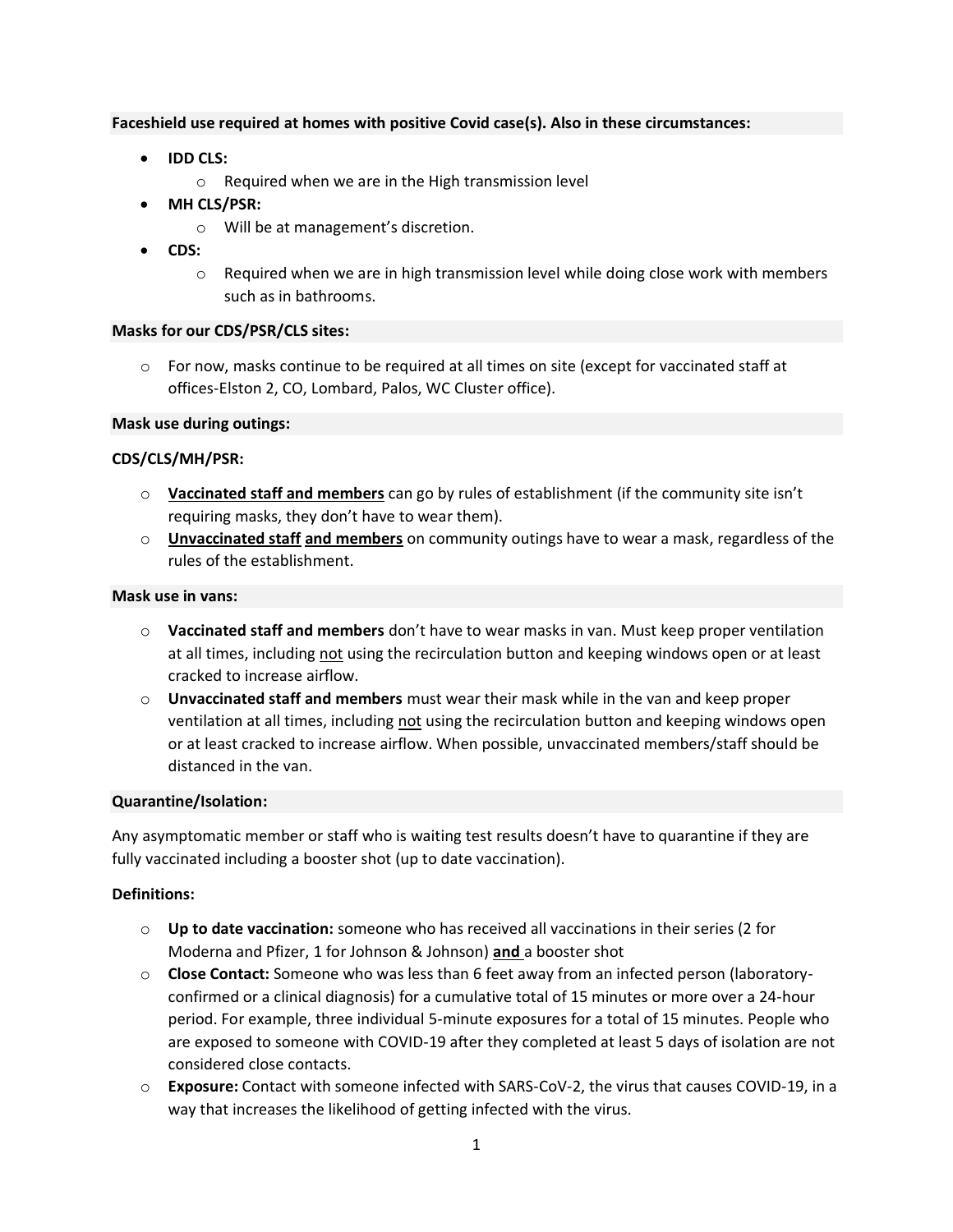# **Timelines from CDC Chart for CDS/PSR/Office Staff staff and members**

### **Exposures:**

- $\circ$  If you are not up to date with vaccinations and are exposed to someone who has tested positive, you **must** quarantine for 5 at least days, watch for symptoms and test on day 5. After quarantine, continue to watch for symptoms and wear a well fitting mask until day 10 after exposure.
- o If you are up to date with vaccinations (including booster shot) you **do not** have to quarantine. Get tested 5 days after exposure. Watch for symptoms until day 10 after exposure. Wear a well fitting mask for 10 full days when around others.
- $\circ$  If you have had Covid within the last 90 days and are exposed to someone who has tested positive, follow the same guidance as someone who is up to date with vaccinations, per the bullet point above.

#### **Timelines for I/DD and MH CLS Staff and Members:**

## **Exposures:**

- $\circ$  If you are not up to date with vaccinations and are exposed to someone who has tested positive, you must quarantine for 5 days, watch for symptoms, test 2 days after exposure, 7 days later, and 5-7 days after that test until 14 days of no new positive cases. After quarantine, continue to watch for symptoms and wear a well-fitting mask until day 10 after exposure. Management discretion to be used during staffing shortages for staff who are not up to date with vaccinations.
- o If you are up to date with vaccinations (including booster shot) you **do not** have to quarantine. Test 2 days after exposure, 7 days later, and 5-7 days after that test until 14 days of no new positive cases. Watch for symptoms until day 10 after exposure. Wear a well-fitting mask for 10 full days when around others.
- $\circ$  If you have had Covid within the last 90 days and are exposed to someone who has tested positive, follow the same guidance as someone who is up to date with vaccinations, per the bullet point above, but you do not have to be tested.

#### **Staff or Member Tests Positive:**

- o Proof of positive test must be sent to HR for staff.
- $\circ$  Stay home for at least 5 days. If you are fever-free for 24 hours (without the use of feverreducing medication) and your symptoms are improving you can end isolation. **Ending isolation if you did NOT have symptoms-**[End isolation after at least 5 full days](https://www.cdc.gov/coronavirus/2019-ncov/your-health/quarantine-isolation.html#end-isolation) after your positive test. After testing positive, take precautions through day 10, including wearing a well fitted mask. **If you got very sick from COVID-19 or have a weakened immune system.** You should isolate for at least 10 days. [Consult your doctor before ending isolation.](https://www.cdc.gov/coronavirus/2019-ncov/your-health/quarantine-isolation.html#isolate)
- o CLS sites have to follow instructions below.
- $\circ$  Vans that were used by the individual who has tested positive must be cleaned.
- o We will continue to utilize a professional cleaning company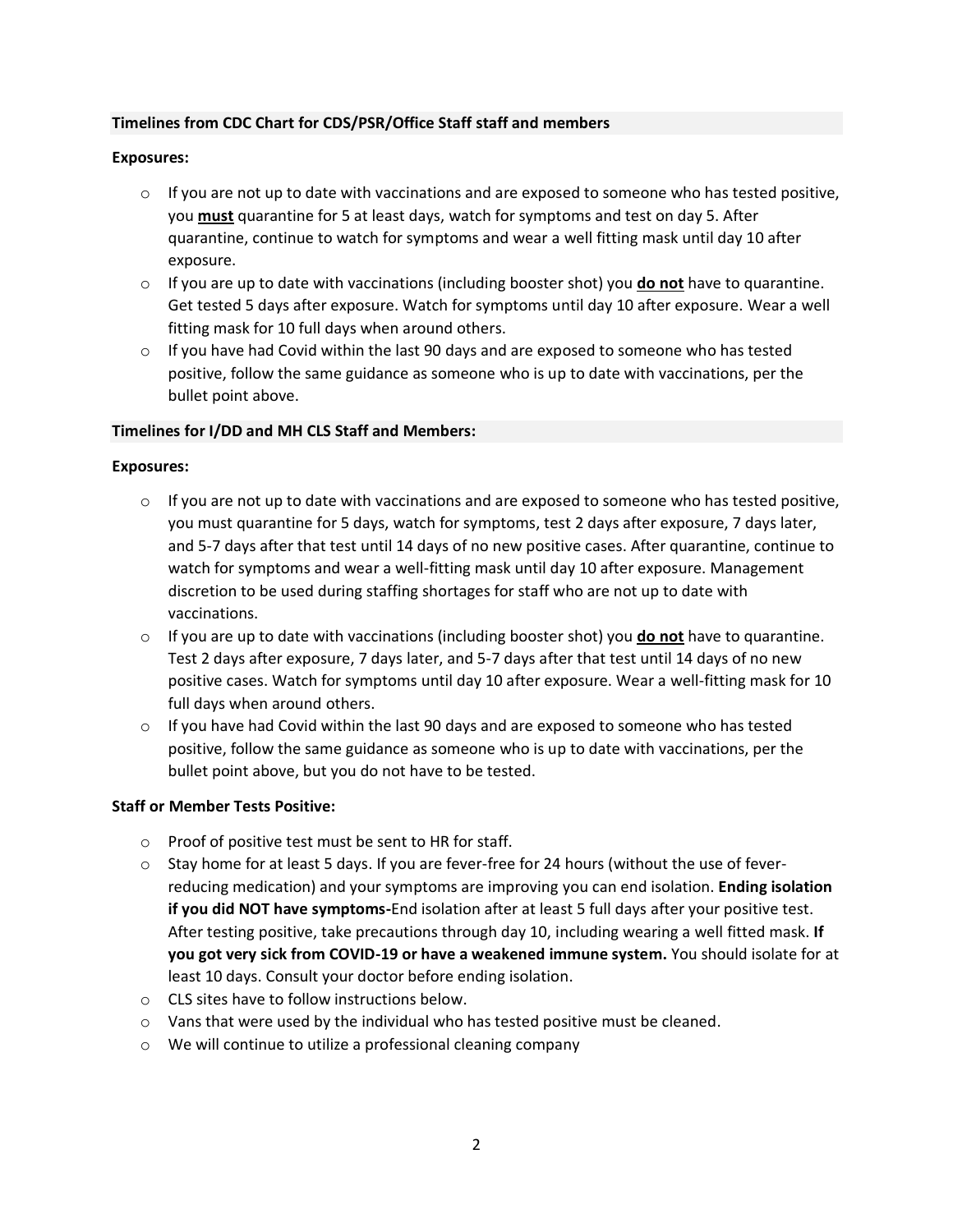## **Cleaning if suspected or confirmed Covid-19**

- o **If less than 24 hours have passed** since the person who is sick or diagnosed with Covid-19 has been in th space, we will have a professional cleaning service clean and disinfect the space.
- o **If more than 24 hours have passed** since the person who is sick or diagnosed with Covid-19 has been in the space, cleaning is enough. You may choose to also disinfect depending on certain conditions or vryday practices required by your facility.
- o **If more than 3 days have passed** since the person who is sick or diagnosed with Covid-19 has been in the space, no additional cleaning (beyond regular cleaning practices) is needed.
- $\circ$  If someone has suspected or confirmed positive Covid and are unable to leave the building right away they will wait in the designated room. After they leave, that room is to be cordoned off for 24 hours if possible prior to any internal staff cleaning it (24 hour restriction does not apply to professional company).

## **Instructions for homes that have a positive member:**

- o Residential clients will be supported in their own bedroom or space as best as possible, unless directed by a medical professional to relocate to a hospital or other center. Uninfected roommates should be moved to a different room.
- o Medical authorities will be notified immediately.
- $\circ$  If applicable, partner agencies who may have had contact with the individual will be notified.
- o ISC will be immediately notified

# Detailed protocol for members who test positive:

- $\circ$  Testing of staff and members 2 days after exposure, 7 days later, and 5-7 days after that test until 14 days of no new positive cases. The original member that tested positive does not need to be re-tested.
- $\circ$  Members of the home have to wear a mask when they go into the community for 10 days while they have a housemate that has tested positive.
- o Member to be provided with and trained on use of mask
- $\circ$  Up to date vaccinated staff exposed to positive member can continue working as long as asymptomatic.
- $\circ$  Unvaccinated staff must quarantine from the last interaction with the positive member (see quarantine guidelines for timeframes) and must follow the same testing guidance of 2 days after exposure, 7 days later, and 5-7 days after that test until 14 days of no new positive cases. Unless we are experiencing a critical staff shortage, then unvaccinated staff that are asymptomatic and staff that are not up to date on vaccinations can continue working based on management decision.
- $\circ$  A home that has a Covid positive member should ideally have vaccinated staff working and not work at any other home. There may be times due to critical staff shortages that unvaccinated staff may work in the home and/or staff may have to work at more than one home. This will be at management discretion only.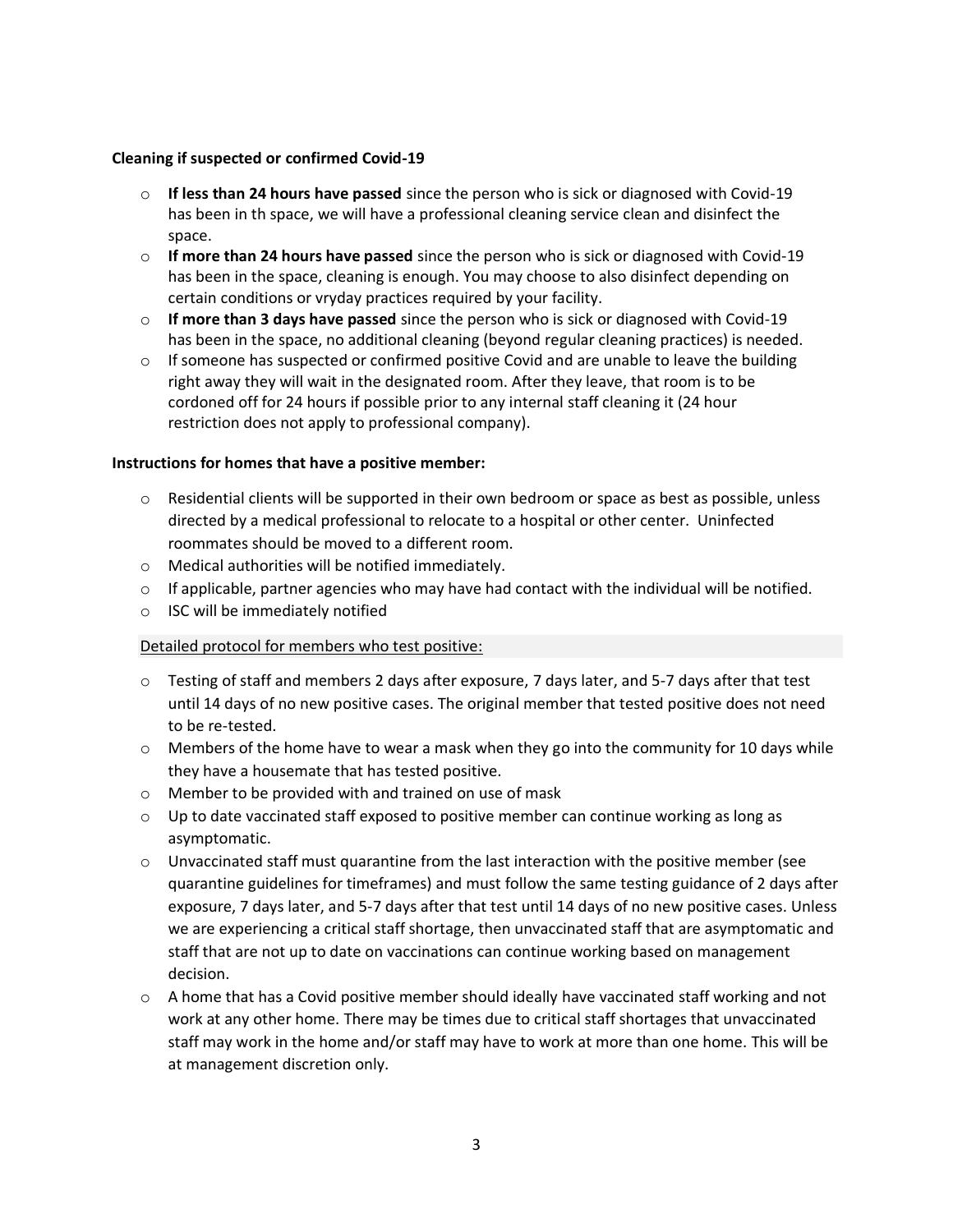- $\circ$  Intensive cleaning and sanitizing-entire house throughout the day -all high touch itemscounters, light switches, door knobs and area around, phone, tablet, railings, banisters, tv remotes, refrigerator handles, tables and chairs, van, keys (especially med cabinet keys)
- $\circ$  Also cleaning after every time the bathroom is used by the member who is sick-door handles, sink, entire toilet including flush handle, light switch
- $\circ$  Ventilation is key, doors and windows should be opened periodically throughout the day to get fresh air in the home.
- o Use disposable products (paper cups, paper plates, plastic utensils).
- $\circ$  Place a garbage can in the member's room to only be used by them, must be lined (have a bag)
- $\circ$  Staff to use PPE any time they have contact with the individual (gown, KN95 mask, face shield, bonnet, booties, gloves). PPE must be changed out after they leave the positive member's room to avoid contaminating any other space.
- o Remote monitor will be used to check on individual, staff must keep with them
- o Pulse oximeter to be used. See Guidance for instructions.
- $\circ$  Physical check on individual in their room every 30 minutes If symptoms worsen (high(er) fever, more trouble breathing, worsening cough) follow phone tree below for contacting nursing and/or program director/house manager (MH). If they develop emergency warning signs for COVID-19 call 911 and ensure you tell them the member has tested positive for Covid-19.

# **Emergency warning signs include:**

- o Trouble breathing
- o Persistent pain or pressure in the chest
- o New confusion or inability to arouse
- o Bluish lips or face
- o If member refuses to stay in their room-case by case consultation with team
- $\circ$  Arrange for additional items in bedrooms when needed for isolated individuals-televisions, radio, reading material, activities, air purifier
- o Items entering the room should stay in the room to avoid cross contamination

# **Infection Control Procedures when a Member is Showing Signs or Symptoms:**

 $\circ$  Preventative measures should be instituted when a member is exhibiting symptoms of Covid. There should not be any shared items. Ensure enhanced cleaning of the home and specifically anything the member touches (doorknobs, light switches, high touch areas of the bathroom). Testing will be scheduled ASAP. As able, masks should be worn by unvaccinated members while in the home and they should maintain 6 ft distance. The individual should be isolated to their room until we receive test results. If the results are negative, things can go back to normal. If the individual tests positive ensure the full protocol is implemented below for how to handle a positive member case. Staff should wear the KN95/N95 masks and face shield for eye protection until a test comes back negative.

# **I/DD and MH CLS-When COVID-19** C**[ommunity](https://www.cdc.gov/coronavirus/2019-ncov/science/community-levels.html)** L**evels are HIGH:**

#### **Screening and other Procedures for Newly Admitted Residents:**

• Screen residents upon admission for [signs or symptoms of COVID-19.](https://www.cdc.gov/coronavirus/2019-ncov/symptoms-testing/symptoms.html)